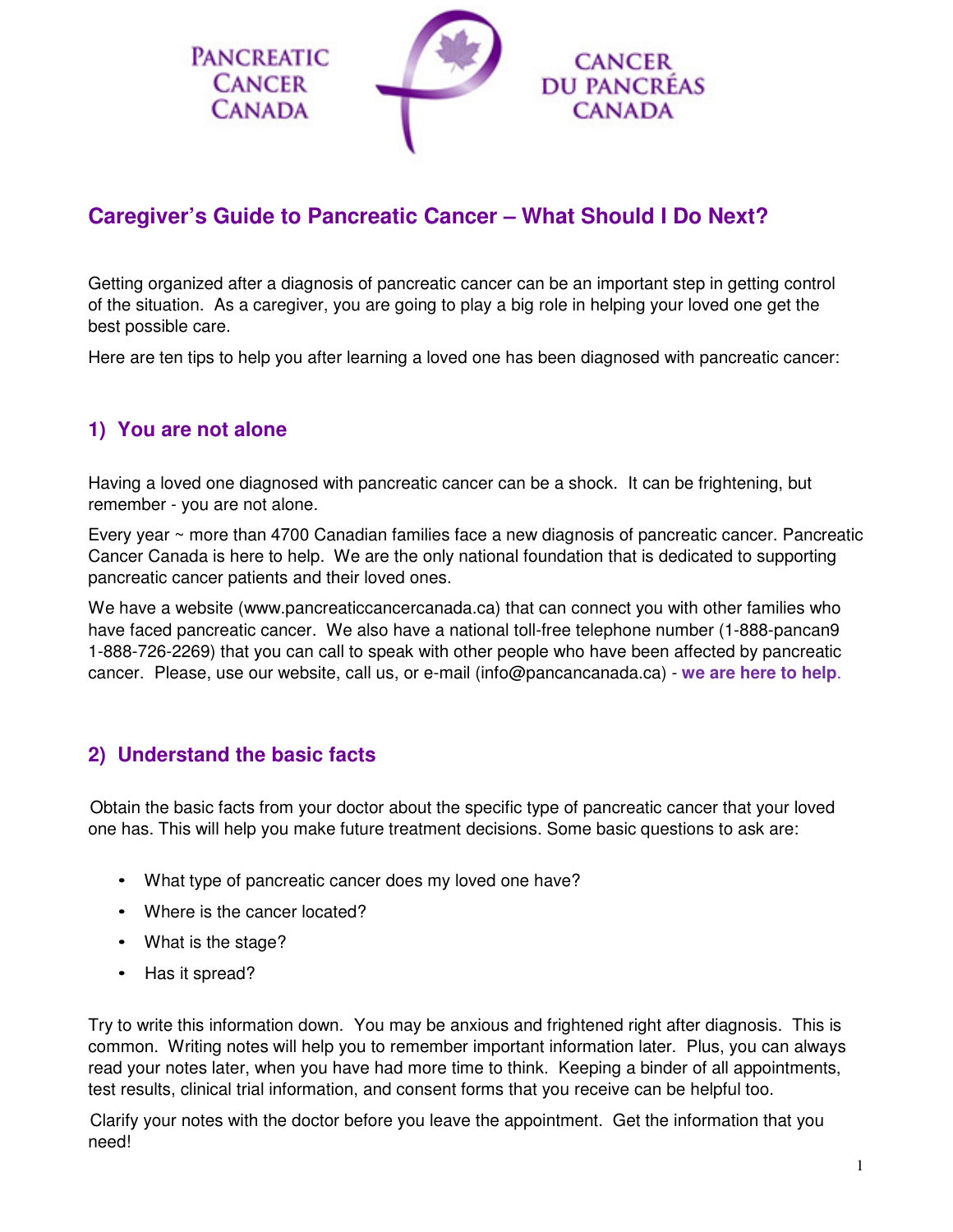#### **3) Seek a Second Opinion**

Try to get a referral to a Canadian Center that specializes in the treatment of pancreatic cancer.

Your current doctor may be an excellent resource, but it is also important to see a pancreatic cancer specialist. Pancreatic cancer is rare and general oncologists do not see patients with this type of cancer very often. Pancreatic cancer specialists see and treat a large number of pancreatic cancer patients each year.

Below we have listed the Canadian Centers that specialize in the treatment of pancreatic cancer. There, you will find specialty teams who are dedicated to pancreatic cancer patients and their families.

| Alberta                                                                          | University Health Network - Princess Margaret Cancer<br>Centre/Toronto General Hospital, Toronto, ON |
|----------------------------------------------------------------------------------|------------------------------------------------------------------------------------------------------|
| The Cross Institute/University of Alberta Hospital<br>Edmonton, AB               | <b>Sunnybrook Health Sciences Centre</b>                                                             |
| The Tom Baker Cancer Centre<br>Calgary, AB                                       | Toronto, ON                                                                                          |
|                                                                                  | London Health Sciences Centre<br>London, ON                                                          |
| <b>Atlantic Provinces</b>                                                        | The Ottawa Hospital Regional Cancer Centre<br>Ottawa, ON                                             |
| Victoria General Hospital<br>Halifax, N.S.                                       | St. Joseph's Health Centre<br>Toronto, ON                                                            |
| Saint John Regional Hospital<br>Saing John, NB                                   | <b>Trillium Health Centre</b>                                                                        |
|                                                                                  | Mississauga, ON                                                                                      |
| <b>British Columbia</b>                                                          | Kingston General Hospital<br>Kingston, ON                                                            |
| Vancouver General Hospital<br>Vancouver, BC                                      | Thunder Bay Regional Health Sciences Centre,<br>Thunder Bay ON,                                      |
| Kelowna General Hospital<br>Kelowna, BC                                          |                                                                                                      |
|                                                                                  | Québec                                                                                               |
| Victoria General Hospital<br>Victoria, BC                                        | <b>CHOM</b><br>Centre Hospitalier de L'Université de Montréal<br>Montréal, QC                        |
| Royal Columbian Hospital,<br>New Westminster, BC                                 | McGill University Hospital Centre (MUHC)                                                             |
|                                                                                  | (Affiliated - Montreal General Hospital & Royal Victoria Hospital)<br>Montréal, QC                   |
| Manitoba                                                                         | Jewish General Hospital (sometimes affiliates with McGill)                                           |
| Cancer Care Manitoba (this is a hospital and an agency)<br>Winnipeg, MN          | Montréal, QC                                                                                         |
| Ontario                                                                          | <b>CHEQ</b><br>Centre Hospitalier de Québec<br>Québec City, QC                                       |
| Sunnybrook Health Sciences Centre                                                |                                                                                                      |
| Toronto, ON                                                                      | <b>Saskatchewan</b>                                                                                  |
| <b>Grand River Regional Cancer Centre</b><br>Kitchener-Waterloo, ON              | Regina General Hospital - Allan Blair Cancer Centre<br>Regina, SK                                    |
| Juravinski Cancer Centre - Hamilton Health Sciences<br>Corporation, Hamilton, ON | Royal University Hospital<br>Saskatoon, SK                                                           |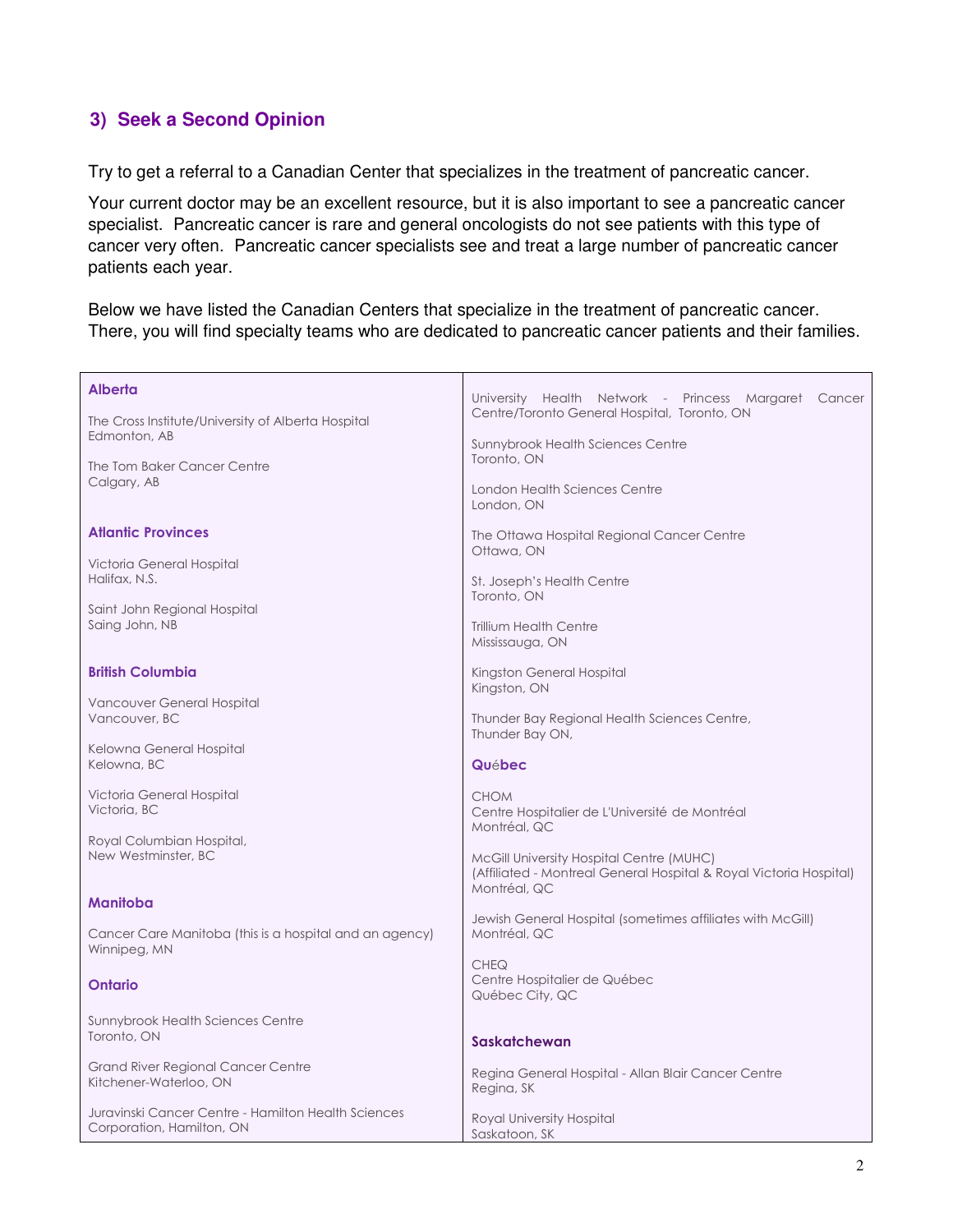## **4) Discuss the Options**

Discuss treatment options with your oncologist. Treatment options may include surgery, radiation and/or various types of chemotherapy. These treatments could be standard protocols or clinical trials. Use our resource, 'You've just been diagnosed with pancreatic cancer – What's next?' to explore and understand the basics of pancreatic cancer treatment and the different forms of treatment available.

#### **5) Be an Advocate**

Help to communicate the concerns of your loved one to the health care team. Contact the medical social worker at the hospital where your loved one plans to have treatment. The medical social worker is an expert in supporting patients and their families, arranging for home care, understanding the healthcare system, and advocating for patients. They can help you to make good treatment decisions and to make sure that plans are followed efficiently.

Besides the medical social worker, there are other supports at each hospital such as a Patient and Family Library or Resource Centre. These libraries and resource centers are often located near the clinic that they serve: in this case they might be near the Pancreatic Centre or the Gastrointestinal Clinic. When you get to the clinic for treatment, ask the medical social worker or the clinic staff if there is a Patient and Family Resource Centre on site and how you can access it.

## **6) Keep a Running Log**

As new problems arise, record them in a notebook for your loved one. Keep a list of all medications that your loved one is taking. Make sure to order and re-order prescriptions early so that you always have the medications that your loved one needs.

It can help to write down any questions that come up between appointments. Then you can refer back to your notes when meeting with the doctor and make sure that you get answers to your questions.

Don't be afraid to ask the other clinic staff questions too. Staff such as the medical social worker or treatment nurses may have treated other families dealing with pancreatic cancer. Medical social workers or nurses can often help answer any other questions that you might have, and since they spend more time with your family, they can be a great source of support.

## **7) Keep Your Loved One as Healthy as Possible**

Helping your loved one to eat well during treatment may be very important to a good outcome. Always encourage your loved one to consult the oncologist before changing their diet, taking vitamins or beginning dietary supplements – this can help to avoid potential negative drug interactions. If your loved one is considering alternative treatments, encourage them to work with your healthcare team to investigate the scientific validity and safety of these treatments.